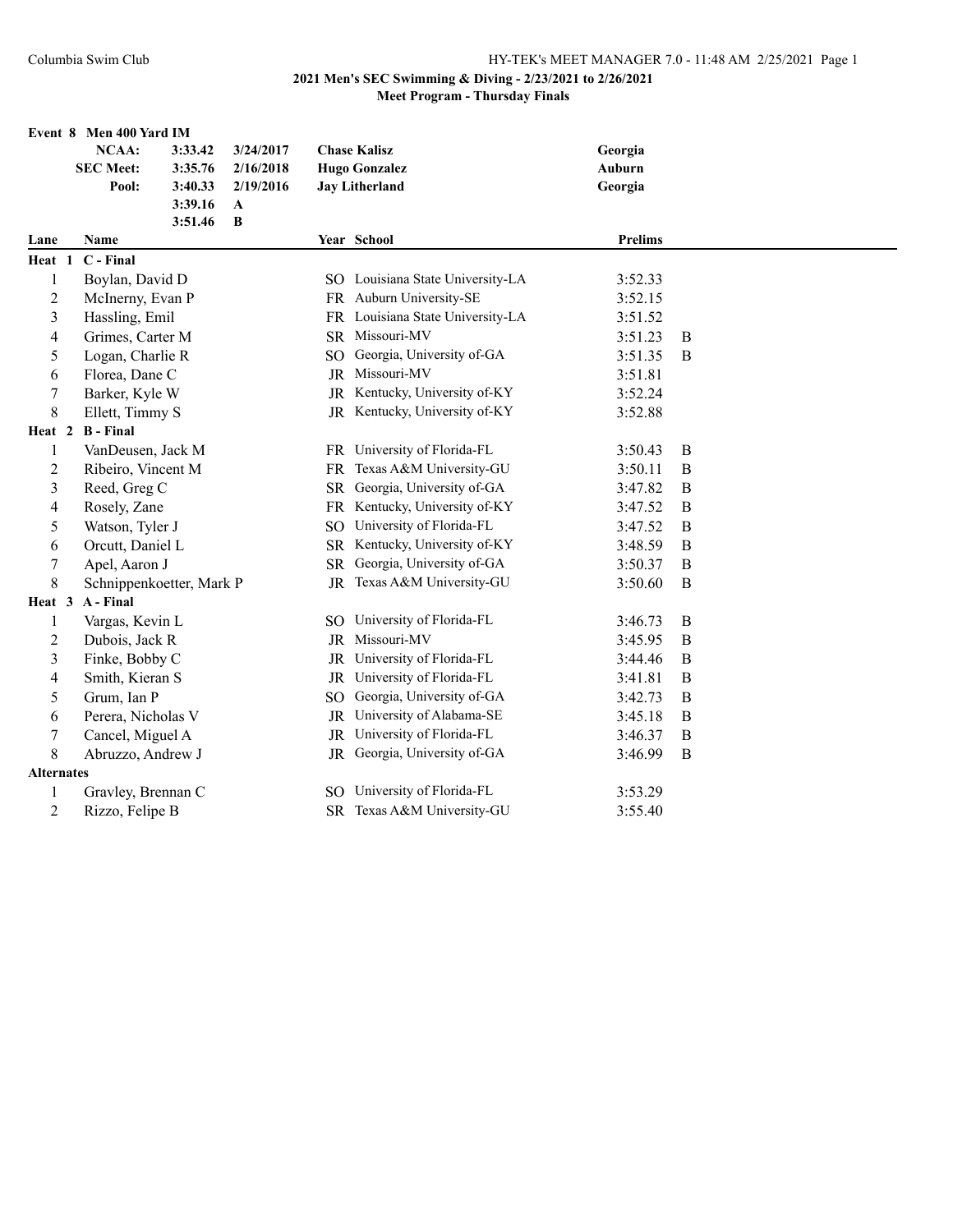|                   |               | Event 9 Men 100 Yard Butterfly |           |     |                                  |                |                  |
|-------------------|---------------|--------------------------------|-----------|-----|----------------------------------|----------------|------------------|
|                   |               | <b>NCAA:</b><br>42.80          | 3/23/2018 |     | <b>Caeleb Dressel</b>            | Florida        |                  |
|                   |               | <b>SEC Meet:</b><br>44.21      | 2/18/2017 |     | <b>Caeleb Dressel</b>            | Florida        |                  |
|                   |               | Pool:<br>44.80                 | 2/19/2016 |     | <b>Caeleb Dressel</b>            | Florida        |                  |
|                   |               | 45.05                          | A<br>B    |     |                                  |                |                  |
| Lane              |               | 47.43<br>Name                  |           |     | Year School                      | <b>Prelims</b> |                  |
| Heat 1            |               | C - Final                      |           |     |                                  |                |                  |
| $\mathbf{1}$      |               | Smith, Lleyton A               |           |     | SO Auburn University-SE          | 47.57          |                  |
| $\overline{c}$    |               | Ng, Wesley Y                   |           | FR  | Georgia, University of-GA        | 47.54          |                  |
| 3                 |               | Giraudeau, Joel G              |           | SO. | Tennessee-SE                     | 47.48          |                  |
| 4                 |               | Yish, Matthew C                |           |     | JR Auburn University-SE          | 47.36          | B                |
| 5                 |               | Eberly, Nik E                  |           | SO. | Auburn University-SE             | 47.40          | B                |
| 6                 |               | Berneburg, Jonathan            |           | JR  | University of Alabama-SE         | 47.54          |                  |
| $\overline{7}$    |               | Gropper, Guy                   |           | FR  | South Carolina-SC                | 47.55          |                  |
| 8                 |               | Petro, Michael L               |           |     | JR Louisiana State University-LA | 47.58          |                  |
| Heat 2            |               | <b>B</b> - Final               |           |     |                                  |                |                  |
| 1                 |               | Brice, Luke A                  |           |     | SO Tennessee-SE                  | 47.31          | B                |
| $\overline{c}$    |               | Tiffany, Jordan R              |           |     | FR Tennessee-SE                  | 47.23          | B                |
| 3                 |               | Blevins-Boor, Ben R            |           |     | JR Tennessee-SE                  | 47.14          | B                |
| 4                 |               | Davis, Isaac I                 |           | JR  | University of Florida-FL         | 46.97          | $\boldsymbol{B}$ |
| 5                 |               | Chambers, Micah T              |           | FR  | Tennessee-SE                     | 47.10          | $\boldsymbol{B}$ |
| 6                 |               | Ginieczki, Christian B         |           |     | SR Auburn University-SE          | 47.21          | B                |
| $\boldsymbol{7}$  |               | Wilson, Daniel D               |           |     | FR Missouri-MV                   | 47.25          | B                |
| 8                 |               | King, Matt K                   |           |     | FR University of Alabama-SE      | 47.32          | $\bf{B}$         |
| Heat 3            |               | A - Final                      |           |     |                                  |                |                  |
| 1                 |               | Stogner, Colton J              |           |     | JR University of Alabama-SE      | 46.45          | $\bf{B}$         |
| $\overline{c}$    |               | Friese, Eric E                 |           |     | SO University of Florida-FL      | 45.68          | $\boldsymbol{B}$ |
| 3                 |               | Urlando, Luca R                |           |     | FR Georgia, University of-GA     | 44.97          | A                |
| 4                 |               | Murphy, Camden Y               |           |     | SR Georgia, University of-GA     | 44.77          | A                |
| 5                 |               | Casas, Shaine M                |           | JR  | Texas A&M University-GU          | 44.92          | $\mathbf{A}$     |
| 6                 |               | Kovac, Danny D                 |           |     | JR Missouri-MV                   | 45.16          | $\mathbf B$      |
| 7                 |               | Mota, Kayky M                  |           |     | JR Tennessee-SE                  | 46.22          | $\mathbf B$      |
| $\,8\,$           | Brown, Jace C |                                |           |     | SO Texas A&M University-GU       | 46.58          | $\bf{B}$         |
| <b>Alternates</b> |               |                                |           |     |                                  |                |                  |
| 1                 |               | Davis, Will                    |           | JR  | University of Florida-FL         | 47.65          |                  |
| $\overline{2}$    |               | Tirheimer, Logan B             |           |     | FR Auburn University-SE          | 47.70          |                  |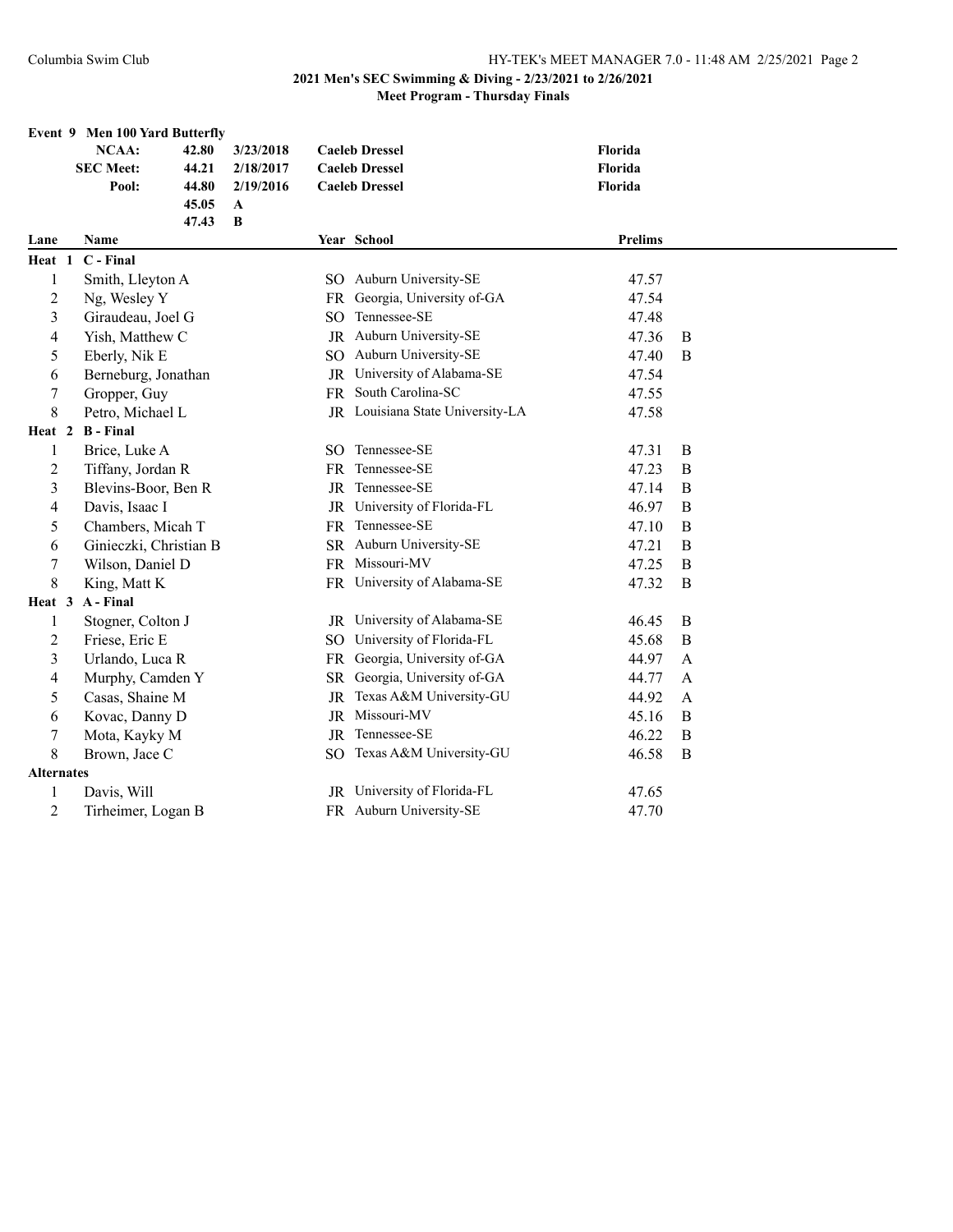|                   | Event 10 Men 200 Yard Freestyle |         |           |                 |                               |                |          |
|-------------------|---------------------------------|---------|-----------|-----------------|-------------------------------|----------------|----------|
|                   | <b>NCAA:</b>                    | 1:29.15 | 3/27/2019 |                 | <b>Dean Farris</b>            | <b>Harvard</b> |          |
|                   | <b>SEC Meet:</b>                | 1:29.48 | 2/22/2021 |                 | <b>Kieran Smith</b>           | Florida        |          |
|                   | Pool:                           | 1:29.48 | 2/23/2021 |                 | <b>Kieran Smith</b>           | Florida        |          |
|                   |                                 | 1:32.05 | A         |                 |                               |                |          |
|                   |                                 | 1:36.32 | B         |                 |                               |                |          |
| Lane              | Name                            |         |           |                 | Year School                   | <b>Prelims</b> |          |
| Heat 1            | C - Final                       |         |           |                 |                               |                |          |
| 1                 | Costin, Phil                    |         |           |                 | SO South Carolina-SC          | 1:36.38        |          |
| $\overline{c}$    | Bonson, Michael P               |         |           |                 | FR Auburn University-SE       | 1:36.29        | B        |
| 3                 | Siefert, Hank A                 |         |           |                 | SR Kentucky, University of-KY | 1:35.95        | $\bf{B}$ |
| 4                 | Sohn, Elijah E                  |         |           | <b>FR</b>       | Texas A&M University-GU       | 1:35.63        | $\bf{B}$ |
| 5                 | Lim, Ananda C                   |         |           | JR              | Georgia, University of-GA     | 1:35.75        | B        |
| 6                 | Barker, Louis C                 |         |           | JR              | Kentucky, University of-KY    | 1:36.07        | $\bf{B}$ |
| 7                 | Novoszath, Tamas                |         |           | JR              | South Carolina-SC             | 1:36.29        | B        |
| 8                 | Piotrowski, Kacper              |         |           |                 | FR University of Alabama-SE   | 1:36.63        |          |
| Heat 2            | <b>B</b> - Final                |         |           |                 |                               |                |          |
| 1                 | Bailey, Seth S                  |         |           |                 | JR Tennessee-SE               | 1:35.32        | $\bf{B}$ |
| 2                 | Mestre, Alfonso E               |         |           |                 | SO University of Florida-FL   | 1:34.85        | B        |
| 3                 | Jackson, Will L                 |         |           |                 | FR Tennessee-SE               | 1:34.60        | B        |
| 4                 | Sztolcman, Christian M          |         |           |                 | JR Auburn University-SE       | 1:34.36        | $\bf{B}$ |
| 5                 | Wilby, Mason J                  |         |           |                 | JR Kentucky, University of-KY | 1:34.56        | $\bf{B}$ |
| 6                 | Norgan, Grant C                 |         |           | <b>SR</b>       | Georgia, University of-GA     | 1:34.74        | B        |
| 7                 | Gadgaard, Mikkel                |         |           | <b>FR</b>       | Auburn University-SE          | 1:35.10        | B        |
| 8                 | Clark, Jakob D                  |         |           |                 | SO Kentucky, University of-KY | 1:35.55        | B        |
| Heat 3            | A - Final                       |         |           |                 |                               |                |          |
| $\mathbf{1}$      | Dunham, Bradley T               |         |           |                 | SO Georgia, University of-GA  | 1:34.22        | B        |
| $\overline{c}$    | Freeman, Trey P                 |         |           | SO <sub>1</sub> | University of Florida-FL      | 1:34.12        | B        |
| 3                 | Magahey, Jake M                 |         |           | <b>FR</b>       | Georgia, University of-GA     | 1:33.42        | B        |
| 4                 | Theall, Mark J                  |         |           |                 | SR Texas A&M University-GU    | 1:33.10        | $\bf{B}$ |
| 5                 | Curry, Brooks V                 |         |           | SO.             | Louisiana State University-LA | 1:33.21        | B        |
| 6                 | Dahlgren, Jack A                |         |           |                 | JR Missouri-MV                | 1:33.66        | B        |
| 7                 | Bratanov, Kaloyan D             |         |           | JR              | Texas A&M University-GU       | 1:34.19        | B        |
| 8                 | Hils, Zach C                    |         |           |                 | SO Georgia, University of-GA  | 1:34.26        | $\bf{B}$ |
| <b>Alternates</b> |                                 |         |           |                 |                               |                |          |
| 1                 | Reed, Grant D                   |         |           |                 | SR Missouri-MV                | 1:36.66        |          |
| $\mathbf{2}$      | Crawford, Jace A                |         |           |                 | FR University of Florida-FL   | 1:36.79        |          |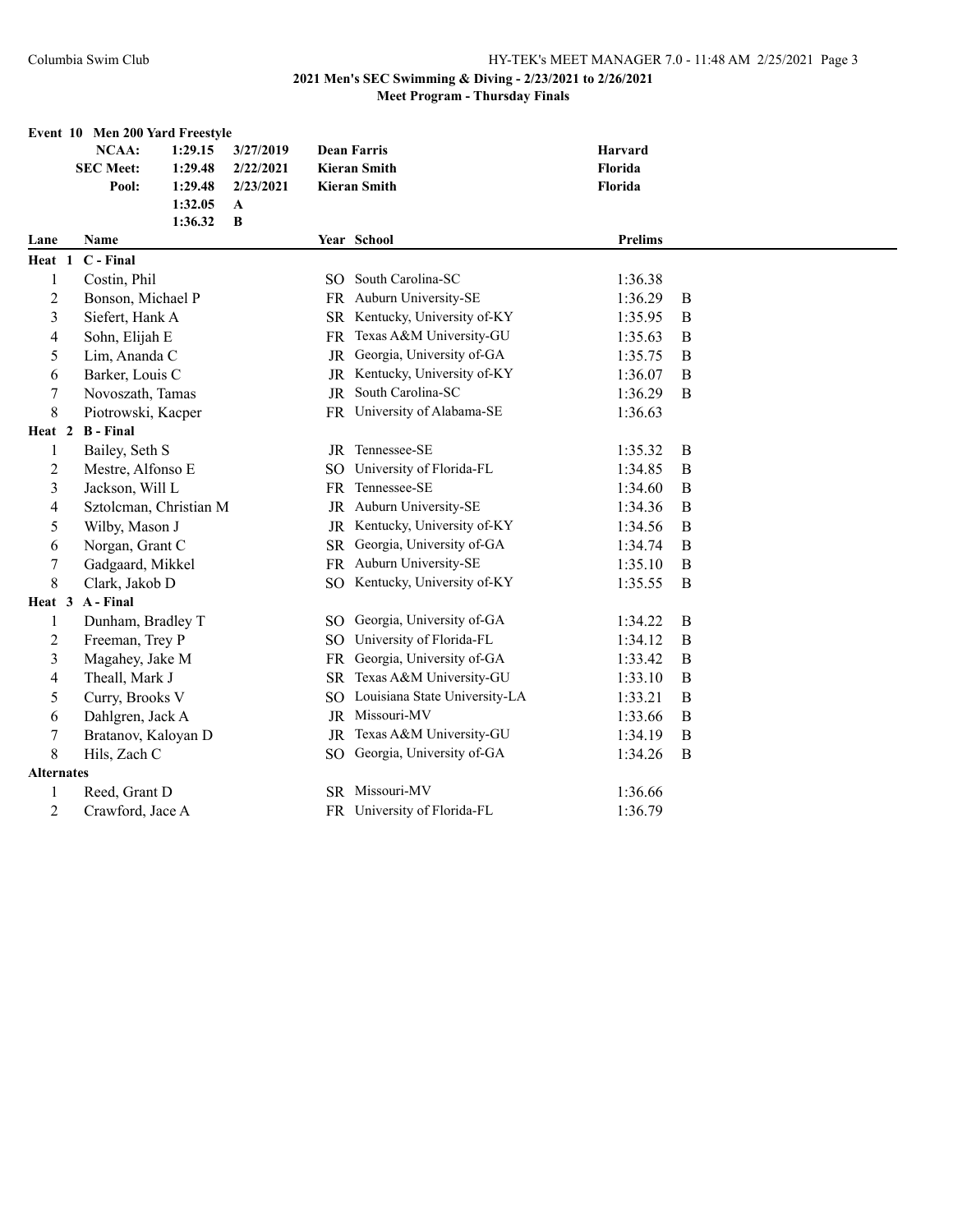|                   |                  | Event 11 Men 100 Yard Breaststroke |       |              |     |                                  |                |              |
|-------------------|------------------|------------------------------------|-------|--------------|-----|----------------------------------|----------------|--------------|
|                   |                  | NCAA:                              | 49.69 | 3/23/2018    |     | <b>Ian Finnerty</b>              | Indiana        |              |
|                   |                  | <b>SEC Meet:</b>                   | 50.03 | 2/18/2018    |     | <b>Caeleb Dressel</b>            | Florida        |              |
|                   |                  | Pool:                              | 51.07 | 2/19/2016    |     | <b>Fabian Schwingenchloegl</b>   | Missouri       |              |
|                   |                  |                                    | 51.67 | A            |     |                                  |                |              |
|                   |                  |                                    | 54.27 | $\, {\bf B}$ |     |                                  |                |              |
| Lane              |                  | <b>Name</b>                        |       |              |     | Year School                      | <b>Prelims</b> |              |
| Heat 1            |                  | C - Final                          |       |              |     |                                  |                |              |
| 1                 |                  | Kaye, Parker L                     |       |              |     | JR Tennessee-SE                  | 53.69          | B            |
| 2                 |                  | Al-Wir, Amro B                     |       |              |     | FR University of Florida-FL      | 53.66          | B            |
| 3                 |                  | Sheils, Trey M                     |       |              |     | FR University of Alabama-SE      | 53.58          | B            |
| 4                 |                  | Goodwin, Will A                    |       |              |     | SO Missouri-MV                   | 53.34          | B            |
| 5                 |                  | Smith, Hudson L                    |       |              |     | SR Texas A&M University-GU       | 53.39          | B            |
| 6                 |                  | Pfyffer, Luca T                    |       |              |     | SR Louisiana State University-LA | 53.62          | B            |
| 7                 |                  | Sanchez, Alex R                    |       |              |     | FR Texas A&M University-GU       | 53.68          | $\bf{B}$     |
| 8                 |                  | Bell, Liam K                       |       |              |     | SO University of Alabama-SE      | 53.78          | B            |
| Heat 2            |                  | <b>B</b> - Final                   |       |              |     |                                  |                |              |
| 1                 |                  | Mikuta, Reid R                     |       |              |     | FR Auburn University-SE          | 52.95          | B            |
| 2                 |                  | Epitropov, Lyubomir E              |       |              |     | Tennessee-SE                     | 52.91          | $\bf{B}$     |
| 3                 |                  | Olson, Tanner R                    |       |              |     | SR Texas A&M University-GU       | 52.83          | B            |
| 4                 |                  | Maas, Derek E                      |       |              |     | SO University of Alabama-SE      | 52.70          | $\bf{B}$     |
| 5                 |                  | Champlin, Brett C                  |       |              |     | SO Tennessee-SE                  | 52.78          | $\bf{B}$     |
| 6                 |                  | Flores, Alejandro M                |       |              |     | FR Auburn University-SE          | 52.86          | $\bf{B}$     |
| 7                 |                  | Massey, Luke D                     |       |              | JR  | South Carolina-SC                | 52.93          | $\bf{B}$     |
| 8                 |                  | Wayner, Harrison P                 |       |              |     | JR Georgia, University of-GA     | 53.20          | B            |
| Heat 3            |                  | A - Final                          |       |              |     |                                  |                |              |
| 1                 |                  | Mason, Mitchell K                  |       |              |     | FR Louisiana State University-LA | 52.61          | B            |
| $\overline{c}$    |                  | Puente Bustamante, Andres E        |       |              | SO. | Texas A&M University-GU          | 52.59          | B            |
| 3                 |                  | Patton, Ben H                      |       |              |     | SO Missouri-MV                   | 52.01          | B            |
| 4                 |                  | Hillis, Dillon W                   |       |              |     | JR University of Florida-FL      | 51.27          | A            |
| 5                 |                  | Houlie, Michael J                  |       |              |     | JR Tennessee-SE                  | 51.38          | A            |
| 6                 |                  | Rindshoej, Freddie                 |       |              |     | FR Missouri-MV                   | 52.52          | B            |
| 7                 |                  | Dalmolin, Jack F                   |       |              | SR. | Georgia, University of-GA        | 52.61          | $\, {\bf B}$ |
| $\,$ 8 $\,$       | Dillard, Jarel A |                                    |       |              |     | JR Tennessee-SE                  | 52.65          | $\bf{B}$     |
| <b>Alternates</b> |                  |                                    |       |              |     |                                  |                |              |
| 1                 |                  | Pales, Josh                        |       |              |     | FR Missouri-MV                   | 54.05          |              |
| 2                 |                  | Schababerle, Jacob T               |       |              |     | JR Texas A&M University-GU       | 54.33          |              |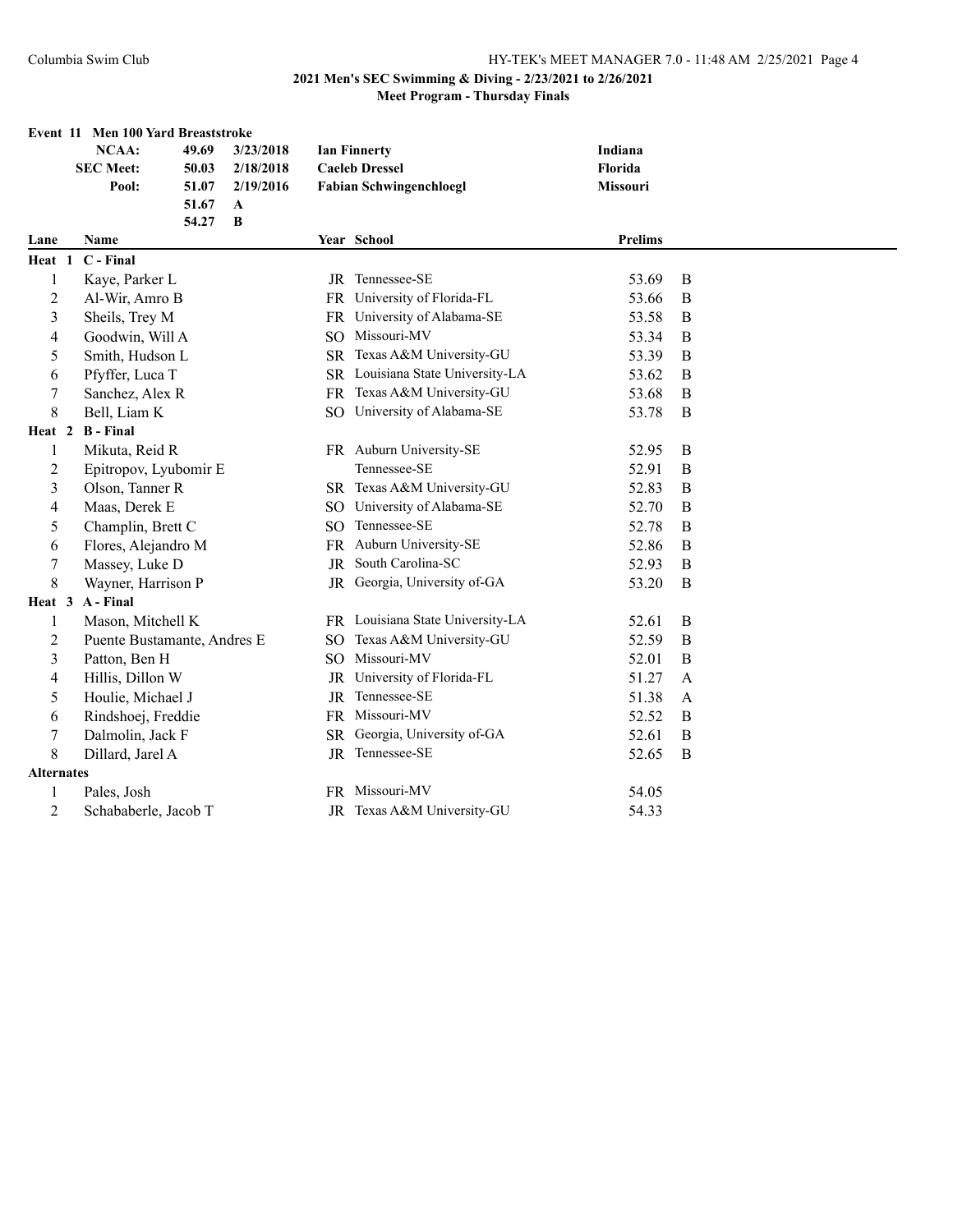|                          | Event 12 Men 100 Yard Backstroke |       |           |                 |                                  |            |             |
|--------------------------|----------------------------------|-------|-----------|-----------------|----------------------------------|------------|-------------|
|                          | <b>NCAA:</b>                     | 43.49 | 3/25/2016 |                 | <b>Ryan Murphy</b>               | California |             |
|                          | <b>SEC Meet:</b>                 | 44.24 | 2/21/2020 |                 | <b>Zane Waddell</b>              | Alabama    |             |
|                          | Pool:                            | 45.25 | 2/19/2016 |                 | <b>Connor Oslin</b>              | Alabama    |             |
|                          |                                  | 44.95 | A         |                 |                                  |            |             |
|                          |                                  | 47.77 | B         |                 |                                  |            |             |
| Lane                     | Name                             |       |           |                 | Year School                      | Prelims    |             |
| Heat 1                   | C - Final                        |       |           |                 |                                  |            |             |
| $\mathbf{1}$             | Connealy, Matthew C              |       |           |                 | SR Missouri-MV                   | 47.99      |             |
| $\mathbf{2}$             | McGovern, Trevor Q               |       |           |                 | FR University of Florida-FL      | 47.95      |             |
| 3                        | Beach, Ethan S                   |       |           |                 | SR University of Florida-FL      | 47.85      |             |
| 4                        | Lierz, Harrison M                |       |           | <b>FR</b>       | Tennessee-SE                     | 47.79      |             |
| 5                        | Robinson, Alex A                 |       |           |                 | SR University of Alabama-SE      | 47.83      |             |
| 6                        | Ng, Wesley Y                     |       |           |                 | FR Georgia, University of-GA     | 47.95      |             |
| 7                        | Fuchs, Collin R                  |       |           |                 | FR Texas A&M University-GU       | 47.96      |             |
| 8                        | Foley, Michael R                 |       |           |                 | FR Louisiana State University-LA | 48.04      |             |
| Heat 2                   | <b>B</b> - Final                 |       |           |                 |                                  |            |             |
| 1                        | Walsh, Keegan J                  |       |           |                 | JR Georgia, University of-GA     | 47.74      | B           |
| $\mathbf{2}$             | O'Connor, Chris J                |       |           |                 | FR University of Alabama-SE      | 47.48      | B           |
| 3                        | Marcum, Jake L                   |       |           | SO              | University of Alabama-SE         | 47.28      | B           |
| $\overline{\mathcal{L}}$ | Blevins-Boor, Ben R              |       |           | <b>JR</b>       | Tennessee-SE                     | 47.11      | B           |
| 5                        | Ginieczki, Christian B           |       |           |                 | SR Auburn University-SE          | 47.12      | B           |
| 6                        | Stoffle, Aidan F                 |       |           | SO.             | Auburn University-SE             | 47.44      | B           |
| $\sqrt{ }$               | Said, Youssef A                  |       |           | <b>SR</b>       | Georgia, University of-GA        | 47.72      | B           |
| 8                        | Stelmar, Eric R                  |       |           |                 | FR University of Alabama-SE      | 47.75      | $\bf{B}$    |
| Heat 3                   | A - Final                        |       |           |                 |                                  |            |             |
| $\mathbf{1}$             | Smith, Lleyton A                 |       |           |                 | SO Auburn University-SE          | 46.78      | B           |
| $\overline{c}$           | Beach, Clark G                   |       |           |                 | SR University of Florida-FL      | 46.55      | B           |
| 3                        | Menke, Matthew T                 |       |           | SO.             | University of Alabama-SE         | 45.47      | B           |
| 4                        | Acevedo, Javi C                  |       |           | <b>SR</b>       | Georgia, University of-GA        | 45.34      | $\mathbf B$ |
| 5                        | Chaney, Adam C                   |       |           | <b>FR</b>       | University of Florida-FL         | 45.44      | $\mathbf B$ |
| 6                        | Grum, Ian P                      |       |           | SO.             | Georgia, University of-GA        | 46.00      | B           |
| $\tau$                   | Dunham, Bradley T                |       |           | SO <sub>1</sub> | Georgia, University of-GA        | 46.55      | $\bf{B}$    |
| 8                        | Gogulski, Ethan D                |       |           | SO <sub>1</sub> | Texas A&M University-GU          | 46.80      | $\mathbf B$ |
| <b>Alternates</b>        |                                  |       |           |                 |                                  |            |             |
| $\mathbf{1}$             | Nabor, Jadan M                   |       |           |                 | FR Auburn University-SE          | 48.09      |             |
| 2                        | Jones, Elliott T                 |       |           |                 | FR Auburn University-SE          | 48.22      |             |